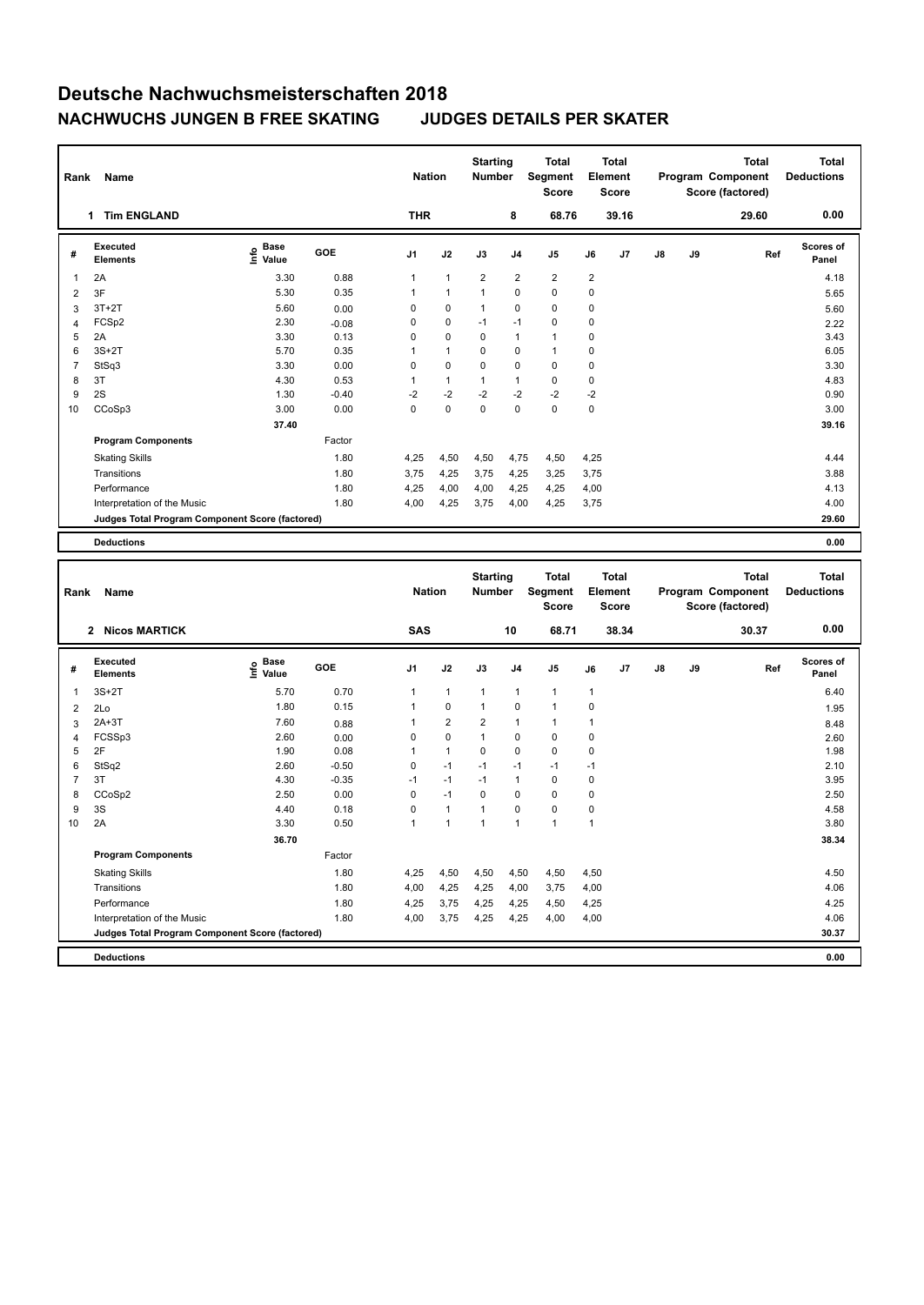| Rank | Name                                            |                   |        |            | <b>Nation</b>  |                | <b>Starting</b><br><b>Number</b> |                | <b>Total</b><br>Segment<br>Score |             | <b>Total</b><br>Element<br>Score |               |    | <b>Total</b><br>Program Component<br>Score (factored) | <b>Total</b><br><b>Deductions</b> |
|------|-------------------------------------------------|-------------------|--------|------------|----------------|----------------|----------------------------------|----------------|----------------------------------|-------------|----------------------------------|---------------|----|-------------------------------------------------------|-----------------------------------|
|      | <b>Maxim KNORR</b><br>3                         |                   |        |            | <b>BAY</b>     |                |                                  | 9              | 65.93                            |             | 34.59                            |               |    | 31.84                                                 | 0.50                              |
| #    | Executed<br><b>Elements</b>                     | <b>Base</b><br>۴٥ | Value  | <b>GOE</b> | J <sub>1</sub> | J2             | J3                               | J <sub>4</sub> | J5                               | J6          | J7                               | $\mathsf{J}8$ | J9 | Ref                                                   | Scores of<br>Panel                |
| 1    | $3T+2T$                                         |                   | 5.60   | 0.70       | 1              | $\mathbf{1}$   | $\mathbf{1}$                     | $\overline{2}$ | $\mathbf{1}$                     | 1           |                                  |               |    |                                                       | 6.30                              |
| 2    | $3S+2T$                                         |                   | 5.70   | 0.70       | 0              | $\overline{1}$ |                                  | $\overline{2}$ | $\mathbf{1}$                     | 1           |                                  |               |    |                                                       | 6.40                              |
| 3    | 2A                                              |                   | 3.30   | 0.50       |                | $\overline{1}$ |                                  | $\overline{2}$ | $\mathbf{1}$                     | 1           |                                  |               |    |                                                       | 3.80                              |
| 4    | 3T                                              |                   | 4.30   | $-2.10$    | -3             | $-3$           | $-3$                             | $-3$           | $-3$                             | $-3$        |                                  |               |    |                                                       | 2.20                              |
| 5    | FCSSp3                                          |                   | 2.60   | 0.13       | 0              | $\mathbf 0$    | $\mathbf{1}$                     | $\mathbf{1}$   | $\mathbf 0$                      | $\mathbf 0$ |                                  |               |    |                                                       | 2.73                              |
| 6    | 3S<                                             | $\prec$           | 3.10   | $-2.10$    | $-3$           | $-3$           | $-3$                             | $-3$           | $-3$                             | -3          |                                  |               |    |                                                       | 1.00                              |
| 7    | 2A                                              |                   | 3.30   | 0.38       |                | $\mathbf{1}$   | $\mathbf{1}$                     | $\mathbf{1}$   | $\mathbf 0$                      | $\mathbf 0$ |                                  |               |    |                                                       | 3.68                              |
| 8    | 2Lz                                             |                   | 2.10   | $-0.30$    | $-1$           | $-1$           | $-1$                             | $\mathbf 0$    | $-1$                             | $-1$        |                                  |               |    |                                                       | 1.80                              |
| 9    | StSq3                                           |                   | 3.30   | 0.38       |                | $\mathbf{1}$   | $\mathbf{1}$                     | $\mathbf{1}$   | $\mathbf 0$                      | $\mathbf 0$ |                                  |               |    |                                                       | 3.68                              |
| 10   | CCoSp3                                          |                   | 3.00   | 0.00       | 0              | $\mathbf 0$    | $\mathbf 0$                      | $\mathbf{1}$   | $\mathbf 0$                      | $\mathbf 0$ |                                  |               |    |                                                       | 3.00                              |
|      |                                                 |                   | 36.30  |            |                |                |                                  |                |                                  |             |                                  |               |    |                                                       | 34.59                             |
|      | <b>Program Components</b>                       |                   |        | Factor     |                |                |                                  |                |                                  |             |                                  |               |    |                                                       |                                   |
|      | <b>Skating Skills</b>                           |                   |        | 1.80       | 4,25           | 4,50           | 4,75                             | 5,00           | 4,50                             | 4,25        |                                  |               |    |                                                       | 4.50                              |
|      | Transitions                                     |                   |        | 1.80       | 4,00           | 4,25           | 4,50                             | 4,75           | 4,25                             | 4,00        |                                  |               |    |                                                       | 4.25                              |
|      | Performance                                     |                   |        | 1.80       | 4,50           | 4,25           | 4,50                             | 4,50           | 4,50                             | 4,25        |                                  |               |    |                                                       | 4.44                              |
|      | Interpretation of the Music                     |                   |        | 1.80       | 4,25           | 4,50           | 4,75                             | 4,75           | 4,50                             | 4,00        |                                  |               |    |                                                       | 4.50                              |
|      | Judges Total Program Component Score (factored) |                   |        |            |                |                |                                  |                |                                  |             |                                  |               |    |                                                       | 31.84                             |
|      | <b>Deductions</b>                               |                   | Falls: | $-0.50$    |                |                |                                  |                |                                  |             |                                  |               |    |                                                       | $-0.50$                           |

< Under-rotated jump

| Rank | Name<br>4 Ben RAABE                             |                            |         | <b>Nation</b>  |              | <b>Starting</b><br><b>Number</b> |                | <b>Total</b><br>Segment<br><b>Score</b> |      | <b>Total</b><br>Element<br><b>Score</b> |               |    | <b>Total</b><br>Program Component<br>Score (factored) | <b>Total</b><br><b>Deductions</b> |
|------|-------------------------------------------------|----------------------------|---------|----------------|--------------|----------------------------------|----------------|-----------------------------------------|------|-----------------------------------------|---------------|----|-------------------------------------------------------|-----------------------------------|
|      |                                                 |                            |         | B-W            |              |                                  | 4              | 56.40                                   |      | 29.17                                   |               |    | 27.23                                                 | 0.00                              |
| #    | Executed<br><b>Elements</b>                     | <b>Base</b><br>١m<br>Value | GOE     | J <sub>1</sub> | J2           | J3                               | J <sub>4</sub> | J5                                      | J6   | J7                                      | $\mathsf{J}8$ | J9 | Ref                                                   | <b>Scores of</b><br>Panel         |
| 1    | 2A                                              | 3.30                       | $-1.50$ | $-3$           | $-3$         | $-3$                             | $-3$           | $-3$                                    | $-3$ |                                         |               |    |                                                       | 1.80                              |
| 2    | $3S+2T$                                         | 5.70                       | $-0.35$ | $-1$           | $-1$         | $-1$                             | $\mathbf 0$    | $\mathbf 0$                             | 0    |                                         |               |    |                                                       | 5.35                              |
| 3    | 3T                                              | 4.30                       | 0.00    | $\Omega$       | $\mathbf{1}$ | $\Omega$                         | 0              | 0                                       | 0    |                                         |               |    |                                                       | 4.30                              |
| 4    | CCoSp3                                          | 3.00                       | 0.00    | 0              | $\mathbf 0$  | $\Omega$                         | $\mathbf 0$    | $\Omega$                                | 0    |                                         |               |    |                                                       | 3.00                              |
| 5    | $2A+2T$                                         | 4.60                       | $-0.13$ | $-1$           | $-1$         | $\mathbf 0$                      | $\mathbf 0$    | $\mathbf 0$                             | 0    |                                         |               |    |                                                       | 4.47                              |
| 6    | 2Lz                                             | 2.10                       | $-0.60$ | $-2$           | $-2$         | $-2$                             | $-2$           | $-2$                                    | $-1$ |                                         |               |    |                                                       | 1.50                              |
| 7    | StSq2                                           | 2.60                       | 0.00    | 0              | $\mathbf 0$  | $\Omega$                         | 0              | $\mathbf 0$                             | 0    |                                         |               |    |                                                       | 2.60                              |
| 8    | 2Lo                                             | 1.80                       | 0.00    | 0              | $\mathbf 0$  | $\Omega$                         | 0              | 0                                       | 0    |                                         |               |    |                                                       | 1.80                              |
| 9    | 2F                                              | 1.90                       | 0.00    | 0              | $\mathbf 0$  | $\Omega$                         | $\Omega$       | 0                                       | 0    |                                         |               |    |                                                       | 1.90                              |
| 10   | FCSSp3                                          | 2.60                       | $-0.15$ | $-1$           | $\mathbf 0$  | $-1$                             | $-1$           | $\mathbf 0$                             | 0    |                                         |               |    |                                                       | 2.45                              |
|      |                                                 | 31.90                      |         |                |              |                                  |                |                                         |      |                                         |               |    |                                                       | 29.17                             |
|      | <b>Program Components</b>                       |                            | Factor  |                |              |                                  |                |                                         |      |                                         |               |    |                                                       |                                   |
|      | <b>Skating Skills</b>                           |                            | 1.80    | 3,25           | 4,00         | 4,25                             | 4,50           | 3,75                                    | 3,75 |                                         |               |    |                                                       | 3.94                              |
|      | Transitions                                     |                            | 1.80    | 3,25           | 3,75         | 3.75                             | 4,25           | 3,50                                    | 3,50 |                                         |               |    |                                                       | 3.63                              |
|      | Performance                                     |                            | 1.80    | 3,25           | 4,25         | 3,75                             | 4,00           | 3,75                                    | 3,50 |                                         |               |    |                                                       | 3.75                              |
|      | Interpretation of the Music                     |                            | 1.80    | 3,50           | 4,50         | 3,75                             | 4,00           | 4,00                                    | 3,50 |                                         |               |    |                                                       | 3.81                              |
|      | Judges Total Program Component Score (factored) |                            |         |                |              |                                  |                |                                         |      |                                         |               |    |                                                       | 27.23                             |
|      | <b>Deductions</b>                               |                            |         |                |              |                                  |                |                                         |      |                                         |               |    |                                                       | 0.00                              |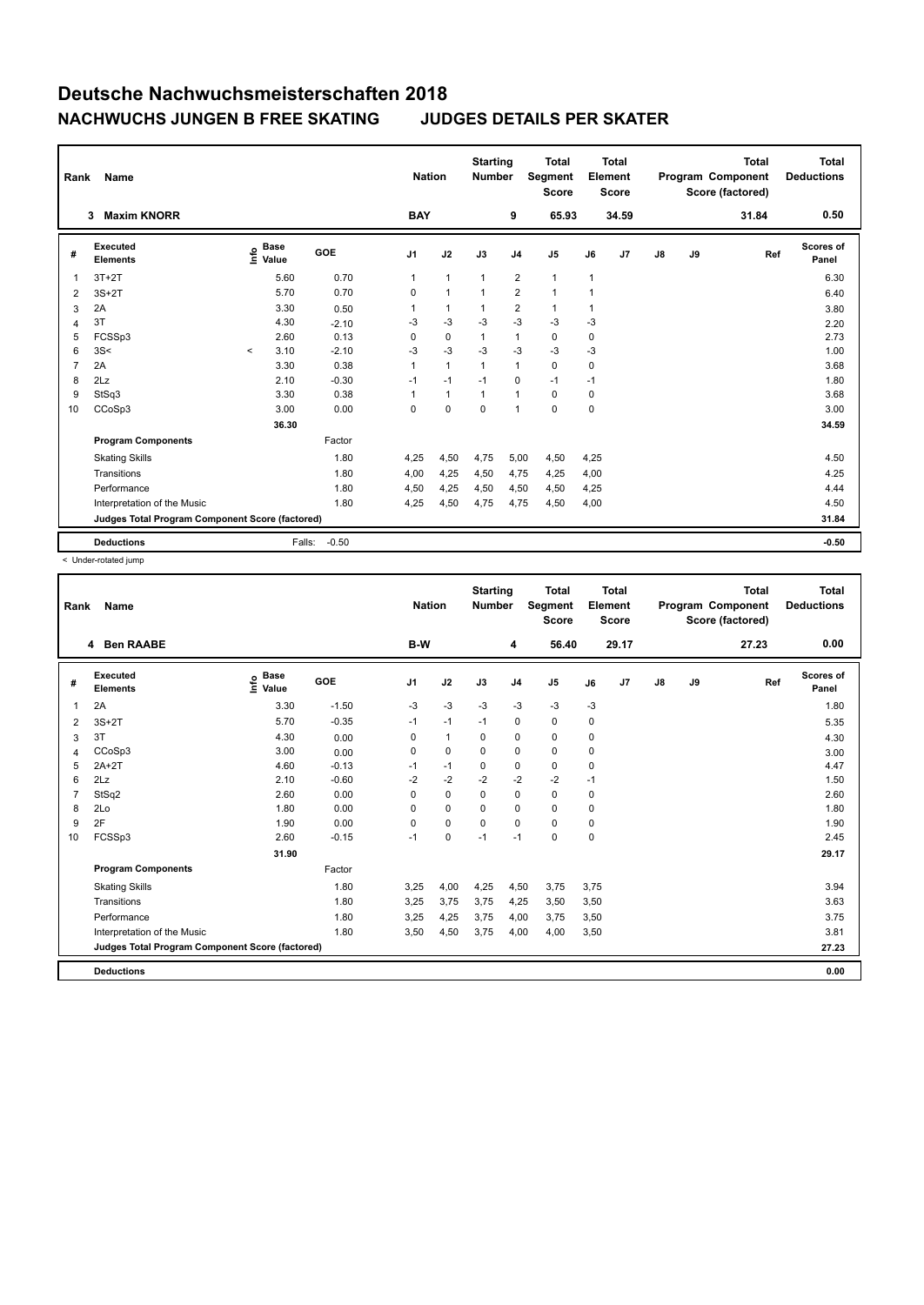| Rank           | Name                                            |                              |         | <b>Nation</b>  |                | <b>Starting</b><br><b>Number</b> |                | <b>Total</b><br><b>Segment</b><br><b>Score</b> |             | <b>Total</b><br>Element<br><b>Score</b> |               |    | <b>Total</b><br>Program Component<br>Score (factored) | <b>Total</b><br><b>Deductions</b> |
|----------------|-------------------------------------------------|------------------------------|---------|----------------|----------------|----------------------------------|----------------|------------------------------------------------|-------------|-----------------------------------------|---------------|----|-------------------------------------------------------|-----------------------------------|
|                | <b>Roman GRIGORIEV</b><br>5                     |                              |         | <b>BAY</b>     |                |                                  | 3              | 54.64                                          |             | 25.61                                   |               |    | 29.03                                                 | 0.00                              |
| #              | Executed<br><b>Elements</b>                     | <b>Base</b><br>lnfo<br>Value | GOE     | J <sub>1</sub> | J2             | J3                               | J <sub>4</sub> | J5                                             | J6          | J7                                      | $\mathsf{J}8$ | J9 | Ref                                                   | Scores of<br>Panel                |
| 1              | $2F+2T$                                         | 3.20                         | 0.00    | 0              | $\mathbf 0$    | $\mathbf 0$                      | 0              | $\mathbf 0$                                    | 0           |                                         |               |    |                                                       | 3.20                              |
| $\overline{2}$ | $1A+2T$                                         | 2.40                         | 0.10    | 0              | 0              | 1                                | $\mathbf{1}$   | $\mathbf{1}$                                   | 0           |                                         |               |    |                                                       | 2.50                              |
| 3              | FCSSp3                                          | 2.60                         | 0.50    | $\Omega$       | $\mathbf{1}$   | 1                                | $\overline{2}$ | $\mathbf{1}$                                   | 1           |                                         |               |    |                                                       | 3.10                              |
| 4              | 2Lz                                             | 2.10                         | 0.00    | $\Omega$       | $\mathbf{1}$   | $\Omega$                         | 0              | $\mathbf 0$                                    | 0           |                                         |               |    |                                                       | 2.10                              |
| 5              | 2Lo                                             | 1.80                         | 0.15    | $\Omega$       | $\mathbf 0$    | $\mathbf{1}$                     | $\mathbf{1}$   | $\mathbf{1}$                                   | $\mathbf 0$ |                                         |               |    |                                                       | 1.95                              |
| 6              | 2Lz                                             | 2.10                         | $-0.60$ | $-2$           | $-2$           | $-2$                             | $-2$           | $-2$                                           | $-2$        |                                         |               |    |                                                       | 1.50                              |
| $\overline{7}$ | 2F                                              | 1.90                         | 0.08    | $\Omega$       | $\Omega$       | $\Omega$                         | $\mathbf{1}$   | $\mathbf{1}$                                   | $\mathbf 0$ |                                         |               |    |                                                       | 1.98                              |
| 8              | StSq3                                           | 3.30                         | 0.38    | 1              | $\mathbf{1}$   | 1                                | $\mathbf{1}$   | $\Omega$                                       | 0           |                                         |               |    |                                                       | 3.68                              |
| 9              | 2Lo                                             | 1.80                         | 0.30    | $\overline{1}$ | $\overline{1}$ | $\mathbf{1}$                     | $\mathbf{1}$   | $\mathbf{1}$                                   | 0           |                                         |               |    |                                                       | 2.10                              |
| 10             | CCoSp3                                          | 3.00                         | 0.50    | 1              | $\overline{1}$ | $\mathbf{1}$                     | $\overline{1}$ | 1                                              | 1           |                                         |               |    |                                                       | 3.50                              |
|                |                                                 | 24.20                        |         |                |                |                                  |                |                                                |             |                                         |               |    |                                                       | 25.61                             |
|                | <b>Program Components</b>                       |                              | Factor  |                |                |                                  |                |                                                |             |                                         |               |    |                                                       |                                   |
|                | <b>Skating Skills</b>                           |                              | 1.80    | 3.50           | 4,50           | 4,00                             | 4,25           | 4,25                                           | 3,75        |                                         |               |    |                                                       | 4.06                              |
|                | Transitions                                     |                              | 1.80    | 3,25           | 4,00           | 4,00                             | 4,25           | 3,75                                           | 3,25        |                                         |               |    |                                                       | 3.75                              |
|                | Performance                                     |                              | 1.80    | 3,75           | 4,25           | 4,25                             | 4,25           | 4,25                                           | 3,50        |                                         |               |    |                                                       | 4.13                              |
|                | Interpretation of the Music                     |                              | 1.80    | 3,75           | 4,50           | 4,25                             | 4,50           | 4,25                                           | 3,50        |                                         |               |    |                                                       | 4.19                              |
|                | Judges Total Program Component Score (factored) |                              |         |                |                |                                  |                |                                                |             |                                         |               |    |                                                       | 29.03                             |
|                | <b>Deductions</b>                               |                              |         |                |                |                                  |                |                                                |             |                                         |               |    |                                                       | 0.00                              |

| Rank           | Name                                            |                            |                   | <b>Nation</b>  |              | <b>Starting</b><br><b>Number</b> |                         | <b>Total</b><br>Segment<br><b>Score</b> |             | <b>Total</b><br>Element<br><b>Score</b> |               |    | <b>Total</b><br>Program Component<br>Score (factored) | <b>Total</b><br><b>Deductions</b> |
|----------------|-------------------------------------------------|----------------------------|-------------------|----------------|--------------|----------------------------------|-------------------------|-----------------------------------------|-------------|-----------------------------------------|---------------|----|-------------------------------------------------------|-----------------------------------|
|                | <b>Michail SAVITSKIY</b><br>6                   |                            |                   | <b>BAY</b>     |              |                                  | $\overline{7}$          | 54.11                                   |             | 27.39                                   |               |    | 27.22                                                 | 0.50                              |
| #              | Executed<br><b>Elements</b>                     | <b>Base</b><br>۴ů<br>Value | GOE               | J <sub>1</sub> | J2           | J3                               | J <sub>4</sub>          | J <sub>5</sub>                          | J6          | J <sub>7</sub>                          | $\mathsf{J}8$ | J9 | Ref                                                   | <b>Scores of</b><br>Panel         |
| $\overline{1}$ | 3S<                                             | 3.10<br>$\prec$            | $-2.10$           | $-3$           | $-3$         | $-3$                             | $-3$                    | $-3$                                    | $-3$        |                                         |               |    |                                                       | 1.00                              |
| $\overline{2}$ | 2A                                              | 3.30                       | 0.50              | 1              | 1            | 1                                | $\overline{\mathbf{c}}$ | $\mathbf{1}$                            | 1           |                                         |               |    |                                                       | 3.80                              |
| 3              | 3T                                              | 4.30                       | $-2.10$           | $-3$           | $-3$         | $-3$                             | $-3$                    | $-3$                                    | $-3$        |                                         |               |    |                                                       | 2.20                              |
| $\overline{4}$ | StSq3                                           | 3.30                       | 0.50              | 1              | $\mathbf{1}$ | $\mathbf{1}$                     | $\mathbf{1}$            | $\mathbf{1}$                            | $\mathbf 0$ |                                         |               |    |                                                       | 3.80                              |
| 5              | $2Lo+2T$                                        | 3.10                       | 0.00              | 0              | $\mathbf 0$  | $\mathbf 0$                      | $\mathbf 0$             | $\mathbf 0$                             | 0           |                                         |               |    |                                                       | 3.10                              |
| 6              | 2A                                              | 3.30                       | 0.38              | 0              | $\mathbf 0$  | $\mathbf{1}$                     | $\overline{\mathbf{c}}$ | $\blacktriangleleft$                    | 1           |                                         |               |    |                                                       | 3.68                              |
| $\overline{7}$ | FCSSp3                                          | 2.60                       | 0.00              | 0              | $\mathbf 0$  | 0                                | $\mathbf 0$             | 0                                       | 0           |                                         |               |    |                                                       | 2.60                              |
| 8              | 3T+REP                                          | 3.01                       | $-1.75$           | $-3$           | $-3$         | $-2$                             | $-2$                    | $-3$                                    | $-2$        |                                         |               |    |                                                       | 1.26                              |
| 9              | $2Lz+2T$                                        | 3.40                       | $-0.45$           | $-2$           | $-2$         | $-2$                             | $-1$                    | $-1$                                    | $-1$        |                                         |               |    |                                                       | 2.95                              |
| 10             | CCoSp3                                          | 3.00                       | 0.00              | 0              | 0            | 0                                | $\mathbf{1}$            | $\mathbf 0$                             | $\mathbf 0$ |                                         |               |    |                                                       | 3.00                              |
|                |                                                 | 32.41                      |                   |                |              |                                  |                         |                                         |             |                                         |               |    |                                                       | 27.39                             |
|                | <b>Program Components</b>                       |                            | Factor            |                |              |                                  |                         |                                         |             |                                         |               |    |                                                       |                                   |
|                | <b>Skating Skills</b>                           |                            | 1.80              | 3,75           | 3,75         | 4,25                             | 4,50                    | 4,00                                    | 4,00        |                                         |               |    |                                                       | 4.00                              |
|                | Transitions                                     |                            | 1.80              | 3,50           | 3,25         | 4,00                             | 4,25                    | 3,25                                    | 3,50        |                                         |               |    |                                                       | 3.56                              |
|                | Performance                                     |                            | 1.80              | 3,75           | 3,50         | 4,00                             | 4,25                    | 3,75                                    | 3,50        |                                         |               |    |                                                       | 3.75                              |
|                | Interpretation of the Music                     |                            | 1.80              | 3,75           | 3,25         | 4,25                             | 4,50                    | 3,50                                    | 3,75        |                                         |               |    |                                                       | 3.81                              |
|                | Judges Total Program Component Score (factored) |                            |                   |                |              |                                  |                         |                                         |             |                                         |               |    |                                                       | 27.22                             |
|                | <b>Deductions</b>                               |                            | $-0.50$<br>Falls: |                |              |                                  |                         |                                         |             |                                         |               |    |                                                       | $-0.50$                           |

< Under-rotated jump REP Jump repetition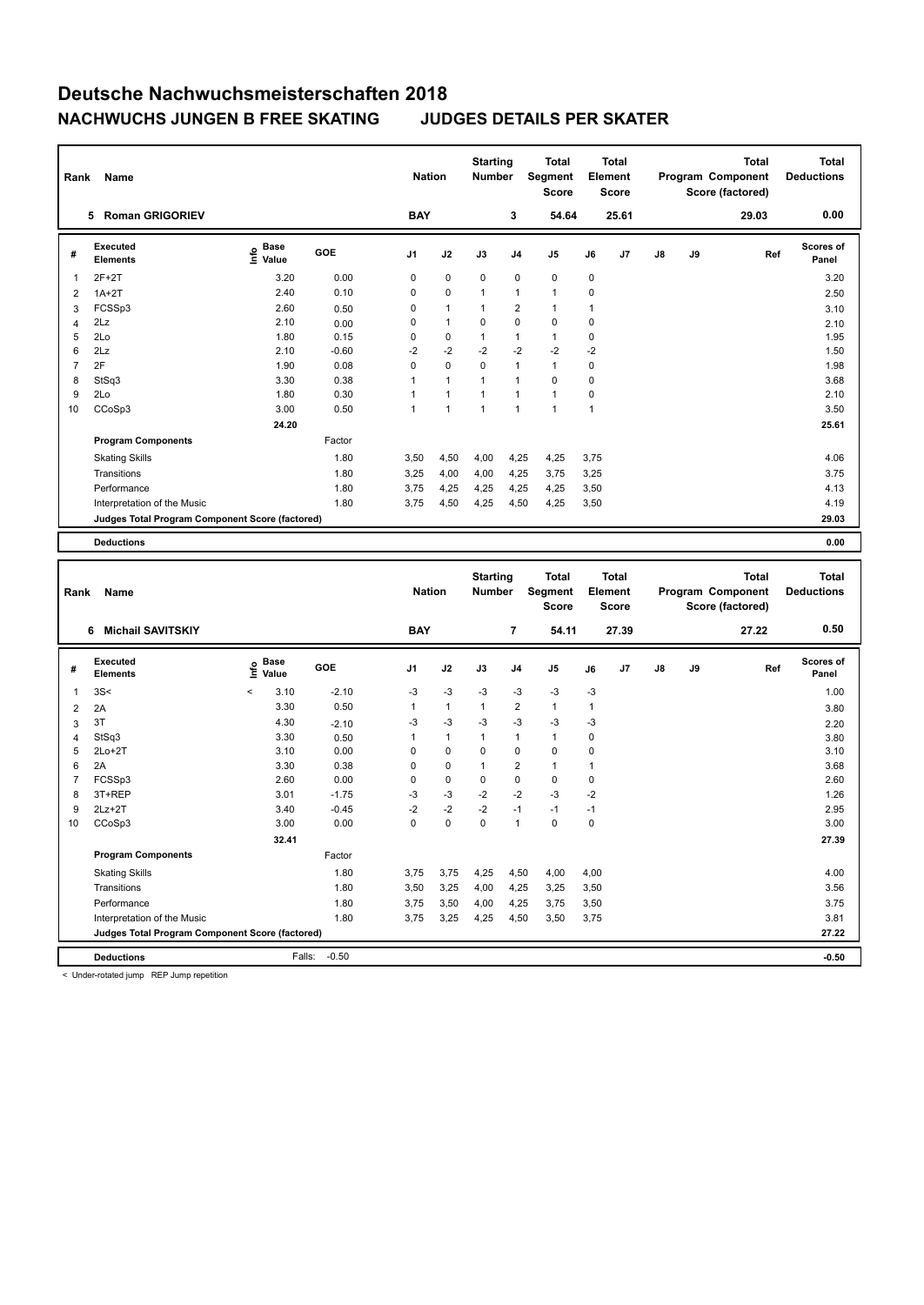| Rank           | Name                                            | <b>Nation</b> |                      | <b>Starting</b><br><b>Number</b> |                | <b>Total</b><br>Segment<br><b>Score</b> |              | <b>Total</b><br>Element<br><b>Score</b> |                |             | <b>Total</b><br>Program Component<br>Score (factored) | <b>Total</b><br><b>Deductions</b> |    |       |                    |
|----------------|-------------------------------------------------|---------------|----------------------|----------------------------------|----------------|-----------------------------------------|--------------|-----------------------------------------|----------------|-------------|-------------------------------------------------------|-----------------------------------|----|-------|--------------------|
|                | <b>Lukas GNEIDING</b><br>$\overline{7}$         |               |                      |                                  | <b>NRW</b>     |                                         |              | 5                                       | 53.99          |             | 26.36                                                 |                                   |    | 28.13 | 0.50               |
| #              | Executed<br><b>Elements</b>                     | Info          | <b>Base</b><br>Value | GOE                              | J <sub>1</sub> | J2                                      | J3           | J <sub>4</sub>                          | J <sub>5</sub> | J6          | J7                                                    | $\mathsf{J}8$                     | J9 | Ref   | Scores of<br>Panel |
| 1              | $3S+2T$                                         |               | 5.70                 | 0.18                             | 0              | $\mathbf{1}$                            | $\mathbf{1}$ | $\mathbf 0$                             | 0              | 0           |                                                       |                                   |    |       | 5.88               |
| 2              | 2A                                              |               | 3.30                 | 0.38                             | 0              | $\mathbf{1}$                            |              | $\mathbf{1}$                            | $\mathbf{1}$   | 0           |                                                       |                                   |    |       | 3.68               |
| 3              | 2Lo                                             |               | 1.80                 | 0.00                             | 0              | $-1$                                    | 1            | 0                                       | 0              | 0           |                                                       |                                   |    |       | 1.80               |
| 4              | 2F                                              |               | 1.90                 | 0.00                             | 0              | $\mathbf 0$                             | 0            | $\mathbf 0$                             | $\mathbf{1}$   | 0           |                                                       |                                   |    |       | 1.90               |
| 5              | FCSSp2                                          |               | 2.30                 | $-0.30$                          | $-1$           | $-1$                                    | $-1$         | $-1$                                    | $-1$           | $-1$        |                                                       |                                   |    |       | 2.00               |
| 6              | $1A+2T$                                         |               | 2.40                 | 0.00                             | 0              | $\mathbf 0$                             | 0            | $\mathbf 0$                             | $\mathbf 0$    | 0           |                                                       |                                   |    |       | 2.40               |
| $\overline{7}$ | 3S<                                             | $\prec$       | 3.10                 | $-2.10$                          | $-3$           | $-3$                                    | $-3$         | $-3$                                    | $-3$           | -3          |                                                       |                                   |    |       | 1.00               |
| 8              | 2Lz                                             |               | 2.10                 | 0.00                             | $\Omega$       | $\mathbf 0$                             | $\mathbf{1}$ | 0                                       | 0              | 0           |                                                       |                                   |    |       | 2.10               |
| 9              | StSq2                                           |               | 2.60                 | 0.00                             | $\Omega$       | $\mathbf 0$                             | $\Omega$     | $\mathbf 0$                             | $\mathbf 0$    | $\mathbf 0$ |                                                       |                                   |    |       | 2.60               |
| 10             | CCoSp3                                          |               | 3.00                 | 0.00                             | 0              | $\mathbf 0$                             | $\mathbf 0$  | $\mathbf 0$                             | 0              | $\mathbf 0$ |                                                       |                                   |    |       | 3.00               |
|                |                                                 |               | 28.20                |                                  |                |                                         |              |                                         |                |             |                                                       |                                   |    |       | 26.36              |
|                | <b>Program Components</b>                       |               |                      | Factor                           |                |                                         |              |                                         |                |             |                                                       |                                   |    |       |                    |
|                | <b>Skating Skills</b>                           |               |                      | 1.80                             | 3,50           | 4,25                                    | 4,25         | 4,50                                    | 3,75           | 3,75        |                                                       |                                   |    |       | 4.00               |
|                | Transitions                                     |               |                      | 1.80                             | 3,75           | 4,00                                    | 4,25         | 4,00                                    | 3,25           | 3,25        |                                                       |                                   |    |       | 3.75               |
|                | Performance                                     |               |                      | 1.80                             | 3,75           | 4,25                                    | 4,00         | 4,25                                    | 4,00           | 3,50        |                                                       |                                   |    |       | 4.00               |
|                | Interpretation of the Music                     |               |                      | 1.80                             | 3,75           | 4,25                                    | 4,00         | 4,25                                    | 3,50           | 3,50        |                                                       |                                   |    |       | 3.88               |
|                | Judges Total Program Component Score (factored) |               |                      |                                  |                |                                         |              |                                         |                |             |                                                       |                                   |    |       | 28.13              |
|                | <b>Deductions</b>                               |               | Falls:               | $-0.50$                          |                |                                         |              |                                         |                |             |                                                       |                                   |    |       | $-0.50$            |

< Under-rotated jump

| Rank           | Name                                            |                                  |         | <b>Nation</b>  |                | <b>Starting</b><br><b>Number</b> |                | <b>Total</b><br>Segment<br><b>Score</b> |      | <b>Total</b><br>Element<br><b>Score</b> |    |    | <b>Total</b><br><b>Program Component</b><br>Score (factored) | <b>Total</b><br><b>Deductions</b> |
|----------------|-------------------------------------------------|----------------------------------|---------|----------------|----------------|----------------------------------|----------------|-----------------------------------------|------|-----------------------------------------|----|----|--------------------------------------------------------------|-----------------------------------|
|                | <b>Ron SCHERHAUFER</b><br>8                     |                                  |         | B-W            |                |                                  | $\mathbf{2}$   | 52.45                                   |      | 26.80                                   |    |    | 25.65                                                        | 0.00                              |
| #              | Executed<br><b>Elements</b>                     | <b>Base</b><br>e Base<br>⊆ Value | GOE     | J <sub>1</sub> | J2             | J3                               | J <sub>4</sub> | J <sub>5</sub>                          | J6   | J7                                      | J8 | J9 | Ref                                                          | <b>Scores of</b><br>Panel         |
| $\mathbf{1}$   | $2Lz+2T$                                        | 3.40                             | 0.00    | 0              | $\mathbf 0$    | $\mathbf{1}$                     | $\mathbf 0$    | 0                                       | 0    |                                         |    |    |                                                              | 3.40                              |
| $\overline{2}$ | 2Lo                                             | 1.80                             | 0.00    | 0              | $\mathbf 0$    | $\mathbf 0$                      | $\mathbf 0$    | 0                                       | 0    |                                         |    |    |                                                              | 1.80                              |
| 3              | 2F                                              | 1.90                             | 0.08    | 0              | $\mathbf 0$    | $\mathbf{1}$                     | $\mathbf{1}$   | $\mathbf 0$                             | 0    |                                         |    |    |                                                              | 1.98                              |
| $\overline{4}$ | 2A                                              | 3.30                             | $-0.50$ | $-1$           | $-1$           | $-1$                             | $-1$           | $-1$                                    | $-1$ |                                         |    |    |                                                              | 2.80                              |
| 5              | FCSSp3                                          | 2.60                             | 0.00    | 0              | $\mathbf 0$    | 0                                | 0              | 0                                       | 0    |                                         |    |    |                                                              | 2.60                              |
| 6              | StSq2                                           | 2.60                             | 0.00    | 0              | $\mathbf 0$    | $\Omega$                         | $\pmb{0}$      | $\mathbf 0$                             | 0    |                                         |    |    |                                                              | 2.60                              |
| $\overline{7}$ | $2Lz+2T$                                        | 3.40                             | 0.00    | 0              | $\mathbf 0$    | $\Omega$                         | $\mathbf 0$    | $\mathbf 0$                             | 0    |                                         |    |    |                                                              | 3.40                              |
| 8              | 2A                                              | 3.30                             | $-0.13$ | $-1$           | $-1$           | $\mathbf 0$                      | $\mathbf 0$    | $\mathbf 0$                             | 0    |                                         |    |    |                                                              | 3.17                              |
| 9              | 2F                                              | 1.90                             | 0.15    | 0              | $\mathbf{1}$   | 1                                | $\mathbf{1}$   | $\mathbf 0$                             | 0    |                                         |    |    |                                                              | 2.05                              |
| 10             | CCoSp3                                          | 3.00                             | 0.00    | 0              | $\overline{1}$ | $\mathbf 0$                      | $\mathbf 0$    | $\mathbf 0$                             | 0    |                                         |    |    |                                                              | 3.00                              |
|                |                                                 | 27.20                            |         |                |                |                                  |                |                                         |      |                                         |    |    |                                                              | 26.80                             |
|                | <b>Program Components</b>                       |                                  | Factor  |                |                |                                  |                |                                         |      |                                         |    |    |                                                              |                                   |
|                | <b>Skating Skills</b>                           |                                  | 1.80    | 3,25           | 3,25           | 4,00                             | 4,00           | 3,50                                    | 3,50 |                                         |    |    |                                                              | 3.56                              |
|                | Transitions                                     |                                  | 1.80    | 3,00           | 3,00           | 3,75                             | 4,25           | 3,50                                    | 3,00 |                                         |    |    |                                                              | 3.31                              |
|                | Performance                                     |                                  | 1.80    | 3,00           | 3,75           | 4,00                             | 4,00           | 3,75                                    | 3,25 |                                         |    |    |                                                              | 3.69                              |
|                | Interpretation of the Music                     |                                  | 1.80    | 3,25           | 3,75           | 4,00                             | 4,00           | 3,75                                    | 3,25 |                                         |    |    |                                                              | 3.69                              |
|                | Judges Total Program Component Score (factored) |                                  |         |                |                |                                  |                |                                         |      |                                         |    |    |                                                              | 25.65                             |
|                | <b>Deductions</b>                               |                                  |         |                |                |                                  |                |                                         |      |                                         |    |    |                                                              | 0.00                              |